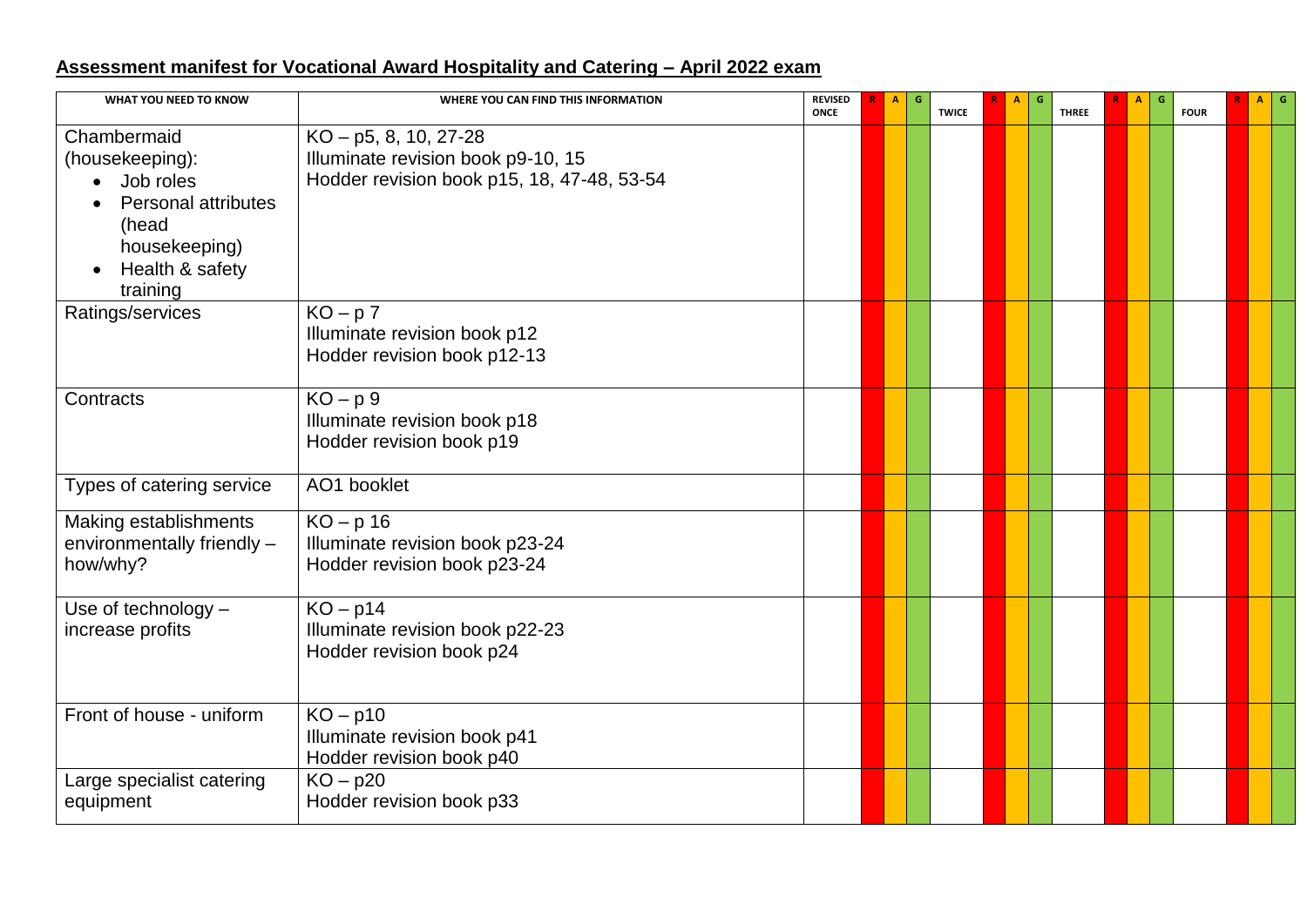| Airline catering:            | $KO - p25, 32$                          |  |  |  |  |
|------------------------------|-----------------------------------------|--|--|--|--|
| Special dietary              | Illuminate revision book p66, 71-74     |  |  |  |  |
| requirements                 |                                         |  |  |  |  |
| Allergies                    |                                         |  |  |  |  |
| Food poisoning               |                                         |  |  |  |  |
| bacteria                     |                                         |  |  |  |  |
| Control measures             |                                         |  |  |  |  |
| food handling (cabin         |                                         |  |  |  |  |
| crew)                        |                                         |  |  |  |  |
| Safety risks                 |                                         |  |  |  |  |
| <b>Environmental Health</b>  | $KO - p26, 33$                          |  |  |  |  |
| Officer:                     | Illuminate revision book p78-79, 82, 85 |  |  |  |  |
| Evidence needed<br>$\bullet$ |                                         |  |  |  |  |
| linked to food               |                                         |  |  |  |  |
| preparation and              |                                         |  |  |  |  |
| cooking food                 |                                         |  |  |  |  |
| HACCP food storage           | $KO - p23, 26$                          |  |  |  |  |
|                              | Illuminate revision book p77-78         |  |  |  |  |
| $LO5$ – hospitality and      | KO LO5 - see link above                 |  |  |  |  |
| catering provision for       | Hodder revision book p80-83             |  |  |  |  |
| specific requirements        | Illuminate revision book p88-90         |  |  |  |  |

Also use your flash cards/class notes which you have created through the course.

Unit 1 Knowledge organisers - emailed

Link to LO5 Knowledge organiser - emailed Link to revision book pages which have been scanned - emailed

Link to class PPT from lessons (LO1, LO2, LO3, LO4) - emailed